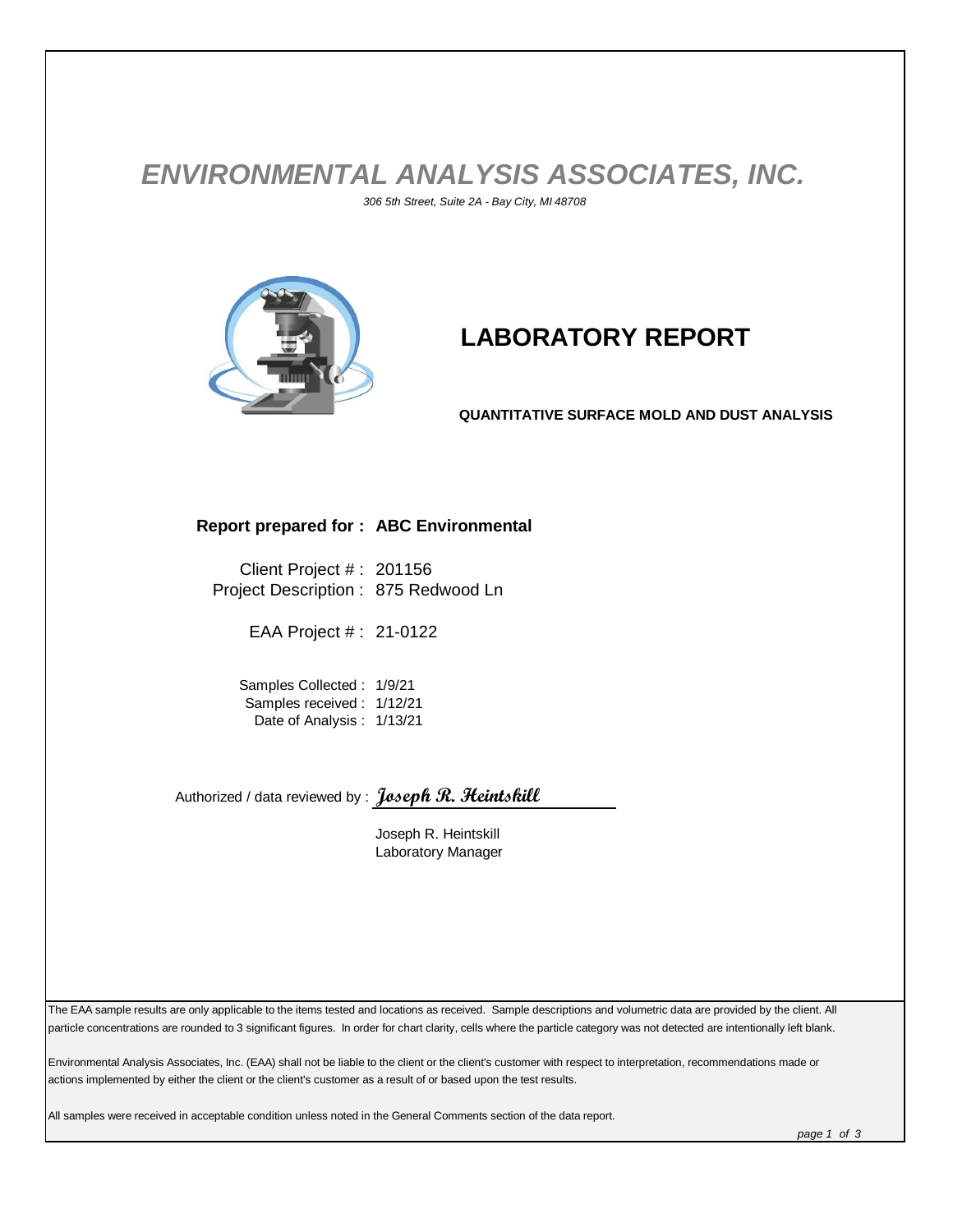|                                          |                                                                 | ENVIRONMENTAL ANALYSIS ASSOCIATES, INC. - 306 5th Street, Suite 2A - Bay City, MI 48708                                                                                                         |                                                           |                                                   |       |                        |                                           |
|------------------------------------------|-----------------------------------------------------------------|-------------------------------------------------------------------------------------------------------------------------------------------------------------------------------------------------|-----------------------------------------------------------|---------------------------------------------------|-------|------------------------|-------------------------------------------|
|                                          |                                                                 | <b>QUANTITATIVE SURFACE MOLD AND DUST ANALYSIS</b>                                                                                                                                              |                                                           |                                                   |       | EAA Method #: DUST-D01 |                                           |
|                                          |                                                                 | <b>Client Name: ABC Environmental</b>                                                                                                                                                           |                                                           |                                                   |       | Page 2 of 3            |                                           |
|                                          | Client Project #: 201156                                        |                                                                                                                                                                                                 |                                                           | Project: 875 Redwood Ln                           |       |                        |                                           |
|                                          | Requested by : Jane Kelly                                       |                                                                                                                                                                                                 | Date collected: 1/9/21                                    |                                                   |       |                        | Sample condition : Acceptable as received |
|                                          | <b>EAA Project#: 21-0122</b>                                    |                                                                                                                                                                                                 | Date received: 1/12/21                                    |                                                   |       |                        | Magnification 500X                        |
| <b>Client Sample#</b>                    |                                                                 | <b>Sample Description / Location</b>                                                                                                                                                            |                                                           | <b>Background Dust Loading - General Comments</b> |       |                        |                                           |
| 1                                        |                                                                 | Bedroom 1                                                                                                                                                                                       |                                                           | Elevated skin fragments                           |       |                        |                                           |
| 2                                        |                                                                 | Bedroom 2                                                                                                                                                                                       |                                                           | Elevated skin fragments & cellulose               |       |                        |                                           |
| 3                                        |                                                                 | Bathroom                                                                                                                                                                                        |                                                           | Atypical skin fragments & mineral dust            |       |                        |                                           |
| 4                                        |                                                                 | Master Bathroom                                                                                                                                                                                 |                                                           | <b>Typical dust</b>                               |       |                        |                                           |
| 5                                        |                                                                 | Kitchen                                                                                                                                                                                         |                                                           | <b>Typical dust</b>                               |       |                        |                                           |
|                                          |                                                                 |                                                                                                                                                                                                 | SURFACE MOLD SPORE CONCENTRATIONS (Cts./mm <sup>2</sup> ) |                                                   |       |                        |                                           |
| Category                                 | Sample #->                                                      | 1                                                                                                                                                                                               | 2                                                         |                                                   | 3     | 4                      | 5                                         |
| Total Mold Spores (Cts/mm <sup>2</sup> ) |                                                                 | 5.0                                                                                                                                                                                             | 3.6                                                       |                                                   | 8.7   | 2.5                    | 3.2                                       |
| Alternaria                               |                                                                 |                                                                                                                                                                                                 |                                                           |                                                   |       |                        | 0.4                                       |
| Aspergillus/Penicillium                  |                                                                 |                                                                                                                                                                                                 |                                                           |                                                   | 7.2   |                        |                                           |
| Pigmented Asco & Basidio                 |                                                                 | 0.7                                                                                                                                                                                             |                                                           |                                                   |       | 0.4                    | 1.1                                       |
| Mix tiny, hyal Asco & Basidio            |                                                                 | 1.4                                                                                                                                                                                             | 0.7                                                       |                                                   |       |                        |                                           |
| <b>Botrytis</b>                          |                                                                 |                                                                                                                                                                                                 |                                                           |                                                   |       |                        |                                           |
| Chaetomium                               |                                                                 |                                                                                                                                                                                                 |                                                           |                                                   |       |                        |                                           |
| Cladosporium                             |                                                                 | 2.9                                                                                                                                                                                             | 2.2                                                       |                                                   | 0.7   | 1.8                    | 1.1                                       |
| Curvularia                               |                                                                 |                                                                                                                                                                                                 |                                                           |                                                   |       |                        |                                           |
| Drechslera/Bipolaris                     |                                                                 |                                                                                                                                                                                                 |                                                           |                                                   |       |                        |                                           |
| Epicoccum                                |                                                                 |                                                                                                                                                                                                 |                                                           |                                                   |       |                        |                                           |
| Fusicladium-like                         |                                                                 |                                                                                                                                                                                                 |                                                           |                                                   |       |                        |                                           |
| Nigrospora                               |                                                                 |                                                                                                                                                                                                 |                                                           |                                                   |       |                        |                                           |
| Oidium/Peronospora                       |                                                                 |                                                                                                                                                                                                 |                                                           |                                                   |       |                        |                                           |
| Pithomyces                               |                                                                 |                                                                                                                                                                                                 |                                                           |                                                   |       |                        |                                           |
| <b>Rusts</b>                             |                                                                 |                                                                                                                                                                                                 |                                                           |                                                   |       |                        |                                           |
|                                          |                                                                 |                                                                                                                                                                                                 | 0.7                                                       |                                                   |       | 0.4                    | 0.7                                       |
| Smuts / Myxomycetes / Periconia          |                                                                 |                                                                                                                                                                                                 |                                                           |                                                   | 0.7   |                        |                                           |
| Stachybotrys                             |                                                                 |                                                                                                                                                                                                 |                                                           |                                                   |       |                        |                                           |
| Stemphylium                              |                                                                 |                                                                                                                                                                                                 |                                                           |                                                   |       |                        |                                           |
| Torula                                   |                                                                 |                                                                                                                                                                                                 |                                                           |                                                   |       |                        |                                           |
| Ulocladium                               |                                                                 |                                                                                                                                                                                                 |                                                           |                                                   |       |                        |                                           |
| Other Hyaline Fungi                      |                                                                 |                                                                                                                                                                                                 |                                                           |                                                   |       |                        |                                           |
| Other Fungi                              |                                                                 |                                                                                                                                                                                                 |                                                           |                                                   |       |                        |                                           |
| <b>Unidentified Fungi</b>                |                                                                 |                                                                                                                                                                                                 |                                                           |                                                   |       |                        |                                           |
| Hyphae fragments                         |                                                                 |                                                                                                                                                                                                 |                                                           |                                                   | 0.7   |                        |                                           |
| Algal / fern spores                      |                                                                 |                                                                                                                                                                                                 |                                                           |                                                   |       |                        |                                           |
| Insect parts                             |                                                                 |                                                                                                                                                                                                 |                                                           |                                                   |       |                        |                                           |
| POLLEN (Total cts/mm <sup>2</sup> )      |                                                                 | 0.7                                                                                                                                                                                             | not detected                                              | not detected                                      |       | not detected           | $1.1$                                     |
| Not specified                            |                                                                 | 0.7                                                                                                                                                                                             |                                                           |                                                   |       |                        | 1.1                                       |
| Pinus                                    |                                                                 |                                                                                                                                                                                                 |                                                           |                                                   |       |                        |                                           |
|                                          | <b>COMMON AEROSOLS (cts/mm2)</b>                                |                                                                                                                                                                                                 |                                                           |                                                   |       |                        |                                           |
| Skin cell fragments                      |                                                                 | 231.0                                                                                                                                                                                           | 332.0                                                     |                                                   | 120.0 | 14.4                   | 18.7                                      |
| Fiberglass fibers                        |                                                                 |                                                                                                                                                                                                 | 0.7                                                       |                                                   |       |                        |                                           |
| Cellulosic / synthetic fibers            |                                                                 | 41.8                                                                                                                                                                                            | 63.4                                                      |                                                   | 7.2   | 3.6                    | 2.9                                       |
| Unidentified opaque                      |                                                                 | 13.0                                                                                                                                                                                            | 49.0                                                      |                                                   | 29.6  | 11.9                   | 9.4                                       |
| Mineral / clay soil dust                 |                                                                 | 130.0                                                                                                                                                                                           | 163.0                                                     |                                                   | 199.0 | 44.0                   | 72.1                                      |
| OTHER AEROSOLS (cts/mm2)                 |                                                                 | not detected                                                                                                                                                                                    | not detected                                              | not detected                                      |       | not detected           | not detected                              |
|                                          |                                                                 |                                                                                                                                                                                                 |                                                           |                                                   |       |                        |                                           |
|                                          |                                                                 |                                                                                                                                                                                                 |                                                           |                                                   |       |                        |                                           |
| <b>Statistical Parameters</b>            |                                                                 |                                                                                                                                                                                                 |                                                           |                                                   |       |                        |                                           |
|                                          | Area analyzed (mm <sup>2</sup> )--mold/aerosols:                | 1.39                                                                                                                                                                                            | 1.39                                                      |                                                   | 1.39  | 2.77                   | 2.77                                      |
|                                          | Detect limit(Cts/mm <sup>2</sup> )--mold/aerosols:              | 0.72                                                                                                                                                                                            | 0.72                                                      |                                                   | 0.72  | 0.36                   | 0.36                                      |
| Raw Count Conversion Factor:             |                                                                 | 1.39                                                                                                                                                                                            | 1.39                                                      |                                                   | 1.39  | 2.77                   | 2.77                                      |
|                                          |                                                                 |                                                                                                                                                                                                 |                                                           |                                                   |       |                        |                                           |
|                                          | Microscopic fields counted:<br>Microscope field area $(mm^2)$ : | 10                                                                                                                                                                                              | 10                                                        |                                                   | 10    | 20                     | 20                                        |
|                                          |                                                                 | 0.14                                                                                                                                                                                            | 0.14                                                      |                                                   | 0.14  | 0.14                   | 0.14<br>rev.2021-All Clients-1/4/21       |
|                                          |                                                                 | Note: Sample results are only applicable to the items tested and locations as received. Sample descriptions and volumetric data are provided by the client.                                     |                                                           | Joseph R. Heintskill                              |       |                        | Date: 1/13/21                             |
|                                          |                                                                 |                                                                                                                                                                                                 | Authorized / data reviewed by:                            |                                                   |       |                        |                                           |
|                                          |                                                                 | EAA provides a separate DUST PROFILE™ database on our website (eaalab.com) for a comparison with samples collected from other buildings nationwide. This reference document is only intended to | Analyst: <i>ils</i>                                       |                                                   |       | Date analyzed: 1/13/21 |                                           |
|                                          |                                                                 |                                                                                                                                                                                                 |                                                           |                                                   |       |                        |                                           |

provide an initial comparison with historical measurements compiled by EAA from other problem and non-problem buildings. The final opinions and interpretation regarding how the tested items apply to site specific conditions on your project are not provided within this EAA laboratory report, and can only be provided by the IEP or client that conducted the original inspection and sample collection.